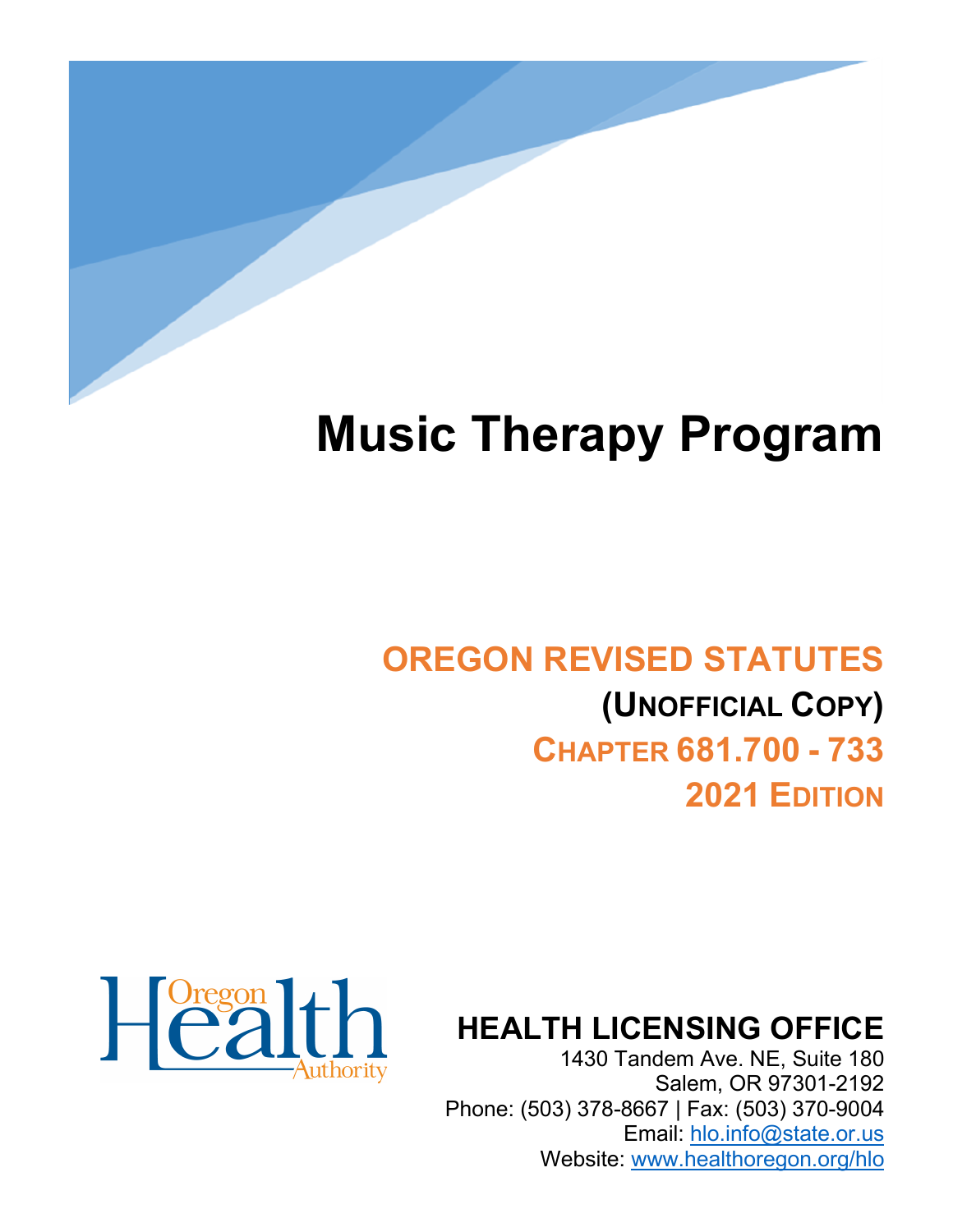#### MUSIC THERAPISTS

 **681.700 Definitions for ORS 681.700 to 681.730.** As used in ORS 681.700 to 681.730, unless the context requires otherwise:

 (1) "Music therapist" means a person licensed to practice music therapy under ORS 681.700 to 681.730.

 (2)(a) "Music therapy" means the clinical and evidence-based use of specialized music techniques to accomplish individualized goals of music therapy clients by employing strategies and tools that include but are not limited to:

 (A) Acceptance of clients referred for music therapy by other health care or educational professionals, family members or caregivers;

(B) Assessment of clients to determine appropriate music therapy services;

 (C) Development and implementation of individualized music therapy treatment plans that identify goals, objectives and strategies of music therapy that are appropriate for clients;

 (D) Use of music therapy techniques such as improvisation, performance, receptive music listening, song writing, lyric discussion, guided imagery with music, learning through music and movement to music;

 (E) Evaluation of a client's response to music therapy techniques and to the client's individualized music therapy treatment plan;

(F) Any necessary modification of the client's individualized music therapy treatment plan;

(G) Any necessary collaboration with other health care professionals treating a client; and

 (H) Minimizing of barriers that may restrict a client's ability to receive or fully benefit from music therapy services.

 (b) "Music therapy" does not include the diagnosis of physical, mental or communication disorders. [2015 c.632 §1]

 **Note:** 681.700 to 681.730 were enacted into law by the Legislative Assembly but were not added to or made a part of ORS chapter 681 or any series therein by legislative action. See Preface to Oregon Revised Statutes for further explanation.

 **681.710 License to practice music therapy; fees.** The Health Licensing Office shall issue a license to practice music therapy to an applicant who:

(1) Is at least 18 years of age;

 (2) Is in good standing in any other states where the applicant is licensed or certified to practice music therapy;

(3) Submits sufficient proof, as determined by the office, of:

(a) Having passed the Certification Board for Music Therapists examination;

(b) Current certification with the Certification Board for Music Therapists; or

(c) A professional designation of "registered music therapist," "certified music therapist" or

"advanced certified music therapist" issued by the National Music Therapy Registry;

(4) Pays a licensure fee; and

(5) Meets other qualifications specified by the office under ORS 681.730. [2015 c.632 §2]

 **Note:** See note under 681.700.